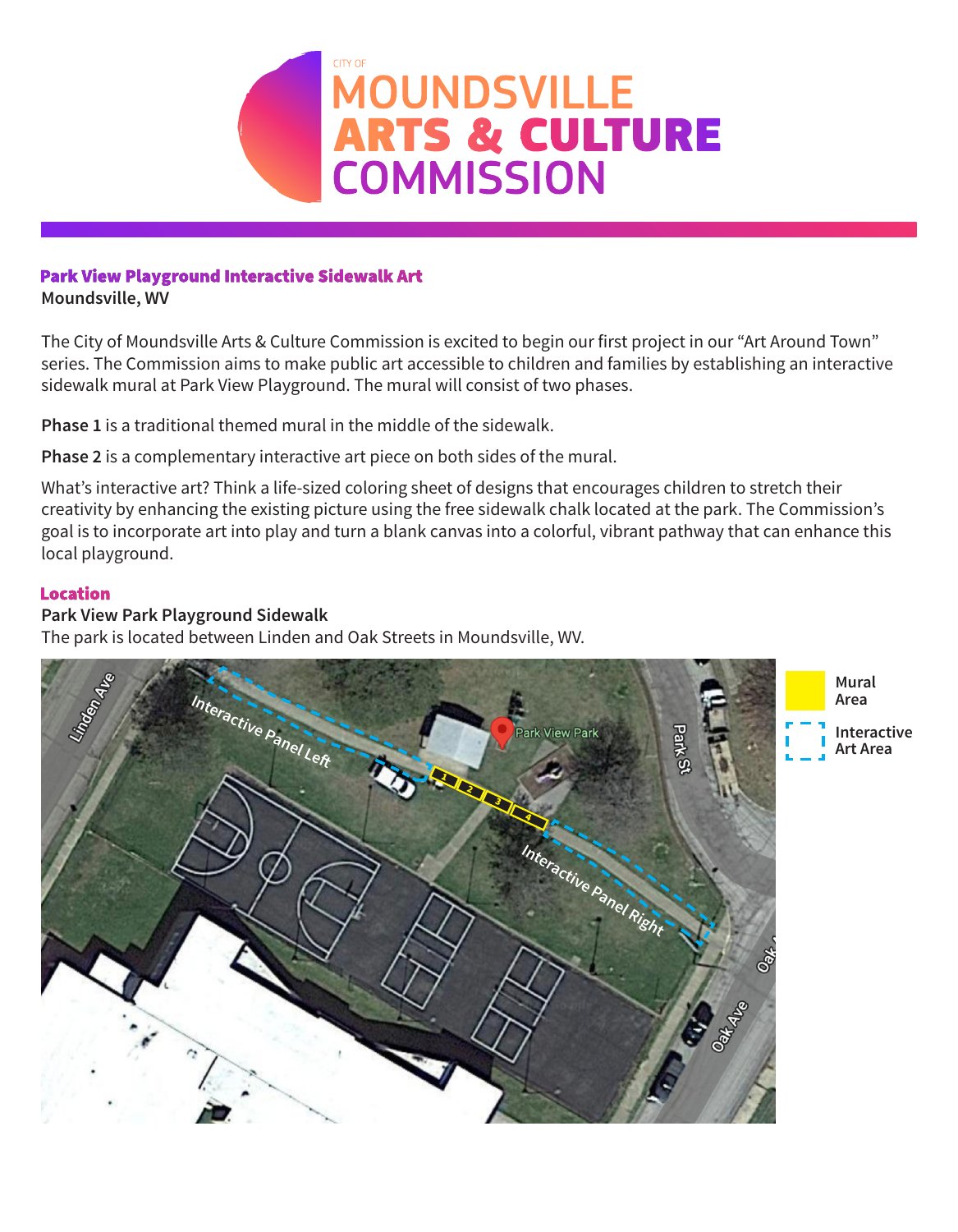### **Submission Requirements**

Designs and quote for the project must be submitted by June 1 at 5 PM to **artsandculture@cityofmoundsville.com** for consideration.

- Artists may submit a total of two designs with a quote per each design.
- Design theme should be family friendly and appeal to children and youth.
- Designs should not include any offensive images or language.
- Designs should Include no more than five colors.

### **Entries must include:**

- A completed artist information form, up to two design submissions drawn, painted, etc. onto the sidewalk template found in this document, and a quote for payment.
- An artist may submit for both the mural and the interactive art section, but this is not a requirement.

# **Materials:**

- All materials (paint, brushes, etc.) will be provided by the City of Moundsville Arts & Culture Commission.
- The project will use an exterior, acrylic latex based paint followed by a sealant.

# **Project Schedule**

- Call for Submissions: May 1 June 1
- Artist(s) Selection: June 21
- The Commission reserves the right to accept or reject any and all bids.

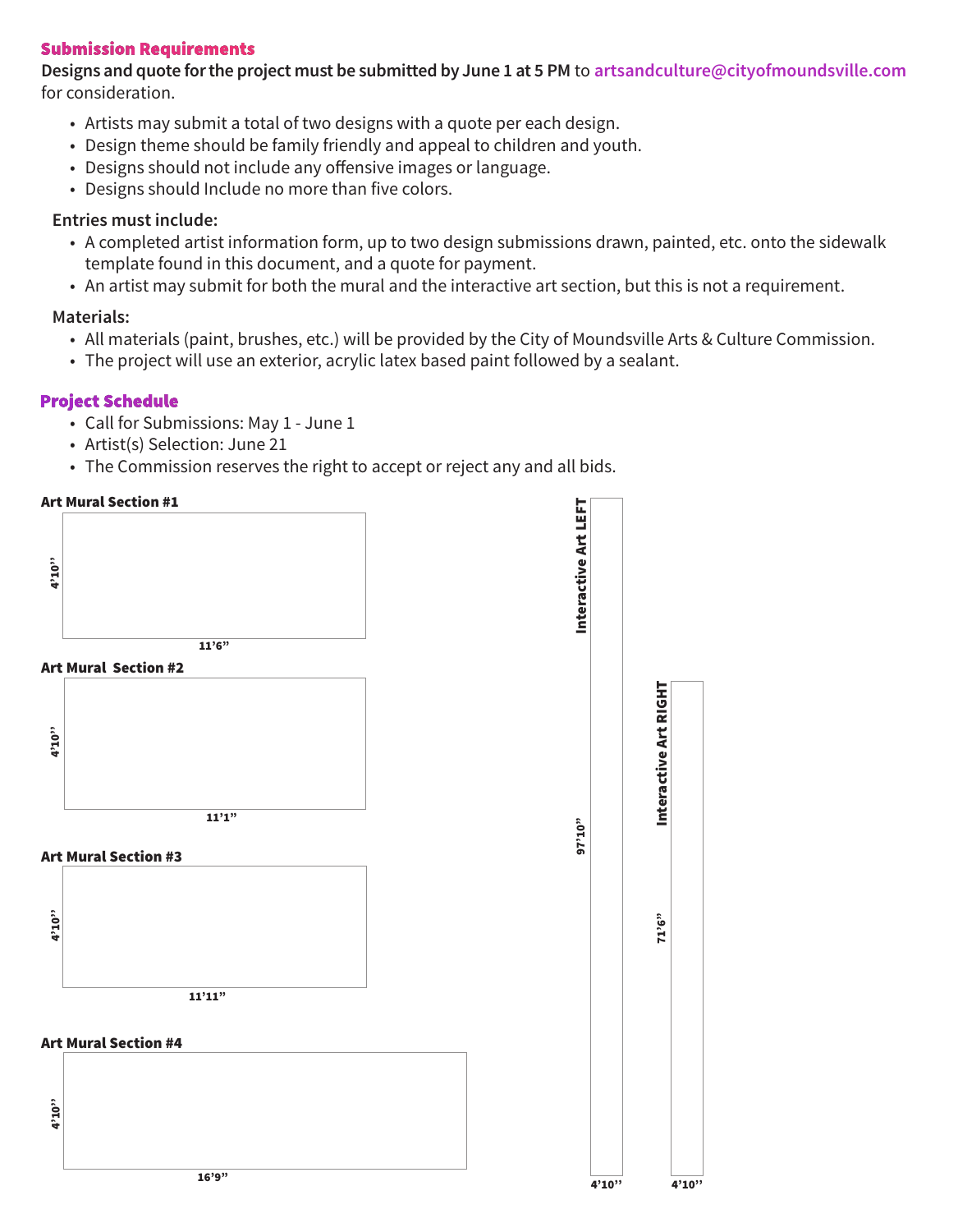Section 1

Section 2

Section 3

Section 4